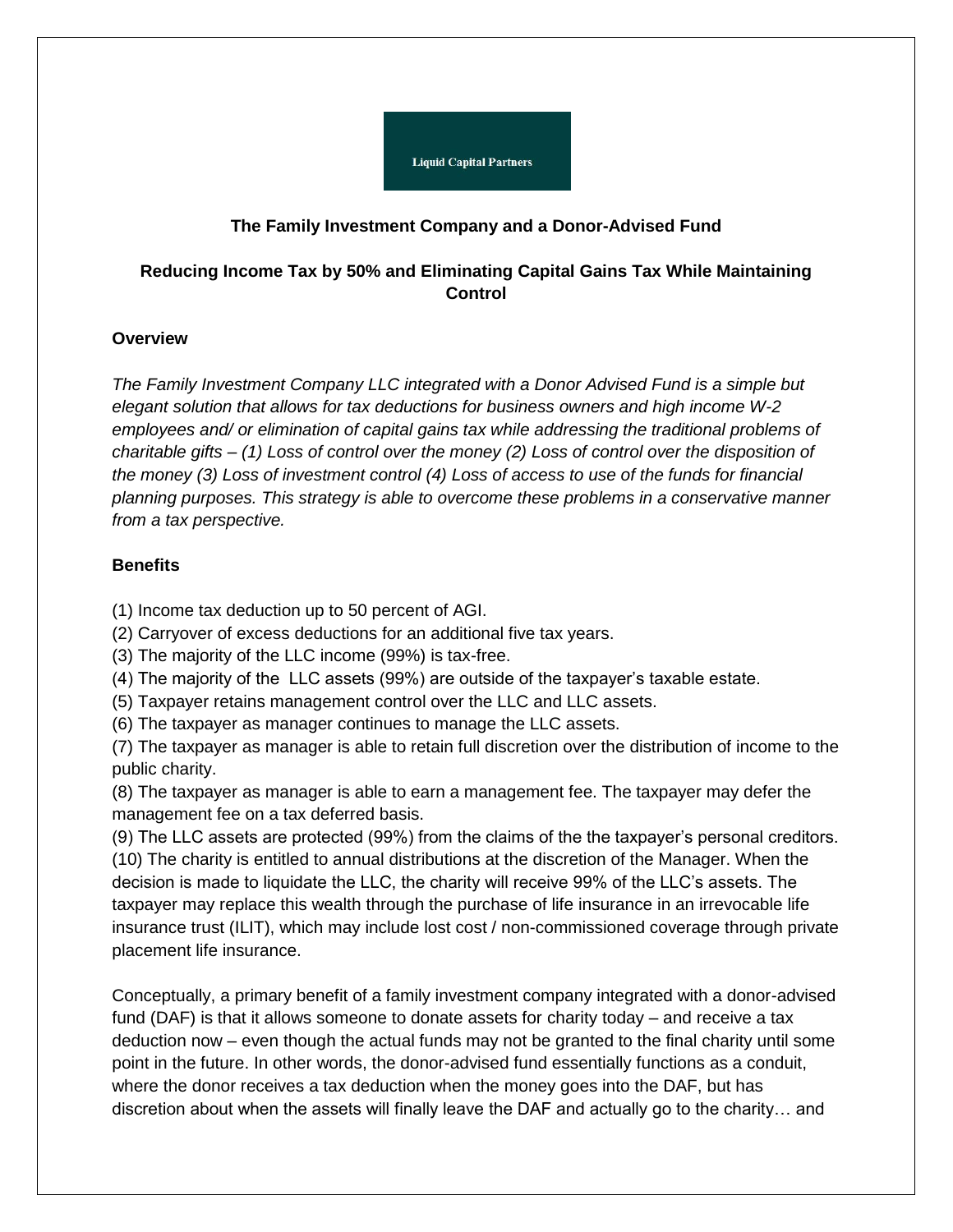in the meantime, assets inside a donor-advised fund may grow tax-free.

Given the potential of a donor-advised fund to separate the timing of the contribution and tax deduction, the donor can maximize the value of the tax deduction in a high-income year, but retain the flexibility to decide in the future the final disposition to charity.

### **Set up**

The strategy entails the formation of an LLC capitalized by cash and/ or appreciated assets and donating up to 99% of the LLC's interest to a charity. The taxpayer retains a 1% interest as a Managing Member, which permits the taxpayer to retain an income interest.

The compensation should be arms-length in amount and structure. Investment partnerships (private equity and hedge funds) frequently provide an investment structure that has a management fee of 2-3 percent as well as a performance fee equal to 20-30 percent of investment income within the LLC. A similar arrangement could be established in this situation. This management fee could also be deferred on an indefinite basis.

The operating agreement of the LLC has typical powers for the managing member. The operating agreement allows the managing member to make loans using LLC assets to third parties, or to himself or other members of the LLC, or to secure a loan on behalf of the LLC. The terms of the loan should be arms-length equal to the Applicable Federal Rate (AFR).LLC funds could be accessed through the LLC using tax-free secured or unsecured demand loans.

The public charities that receive benefits under the taxpayer's DAF, will receive a large endowment equal to its LLC interest, once the LLC is liquidated which may be multiple generations. The LLC operating agreement may provide for a finite period of existence, i.e. 40 years or perpetual existence subject to the decision of the managing member. The managing member interest may be gifted directly or in trust for future generations in order to perpetuate the structure. Life insurance in an irrevocable life insurance trust insuring family members may be used to replace wealth that passes to the donor advised fund.

The legal viability of the Family Investment Company from a tax standpoint with respect to charitable deductions is dependent upon treating the charities fairly. The taxpayer should establish a regular pattern of distributions as managing member for the benefit of the Donor Advised Fund. No legal standard exists to establish how much is too little or too much. As a result, it is recommended annual distributions to the Donor Advised Fund of at least 2-5 percent of the LLC's net asset value.

## **Examples**

#### *W-2 Income*

Bob forms Smith Investment Holdings, LLC, a Delaware single member LLC. He contributes \$500,000 of cash and marketable securities to the LLC. Bob retains a one percent managing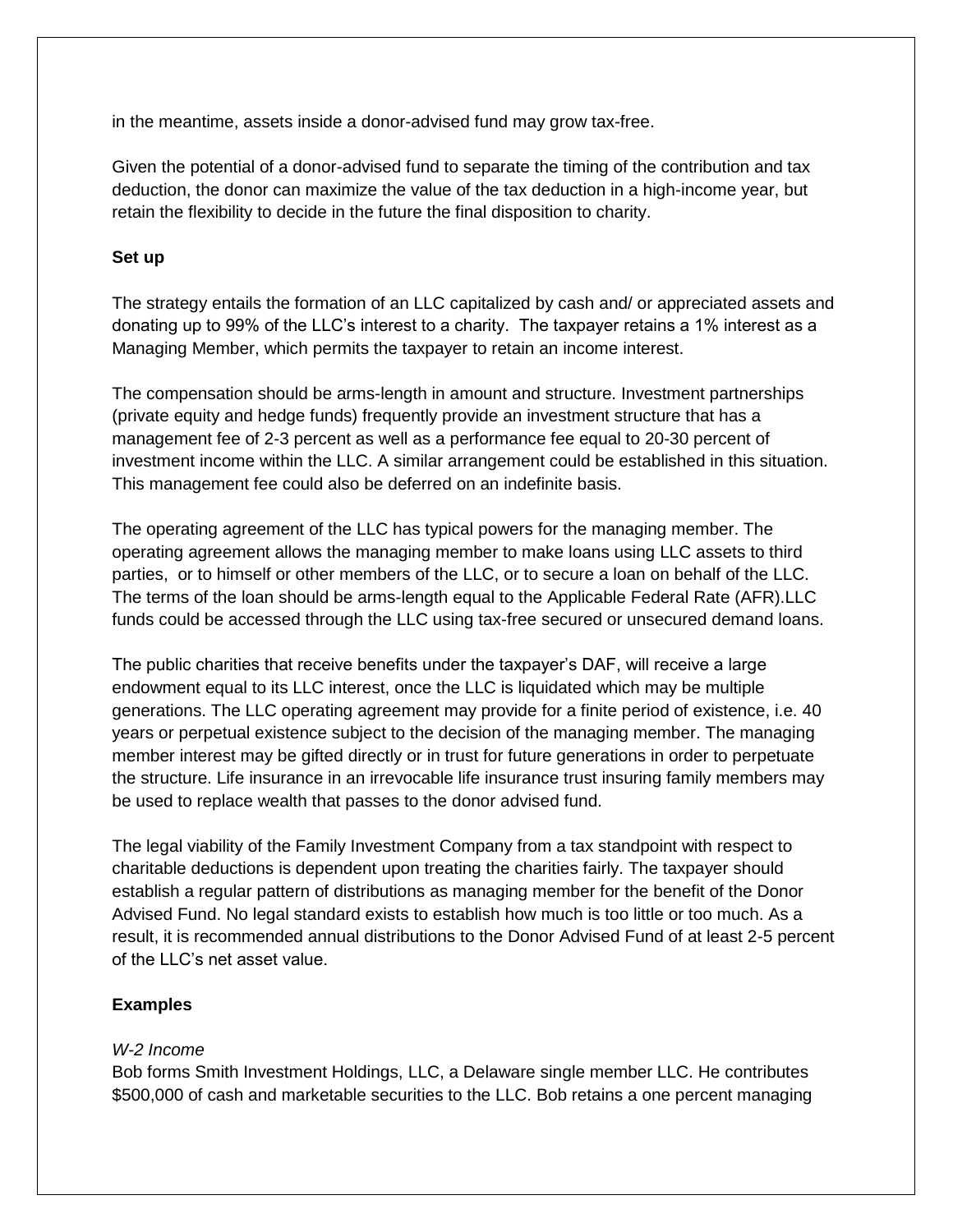member interest and donates a 99 percent interest in the LLC to the Army Powerlifting Team at the United States Military Academy. The valuation of the LLC interest on Form 8283 reflects a ten percent discount for lack of marketability and control. The gift for tax purposes is valued at \$450,000. the deduction is taken on Schedule A of Form 1040. The tax benefit is \$211, 500.

As managing member, Bob will manage the LLC's investments in a balanced investment portfolio. He plans to make annual distributions of \$15,000 to the Army Powerlifting Team to fund the team's participation in the NCAA Championship meet each year. Bob retains a management fee of \$15,000 per year but elects to defer recognition.

All of the LLC's income (99%) is earned on a tax-free basis. The LLC assets are beyond the control of Bob's personal creditors. Bob submits a new W4 to his HR to reduce his tax withholding- instead, he will fund the LLC with additional capital contributions and elect to issue and donate additional LLC interests to Army Rugby.

#### *Capital Gains Tax*

Bob owns a gym that he wants to sell to a third party for \$5 million. He contributes the gym ownership to a family investment company as described herein which sells the gym. At the time of the contribution, Bob is eligible for a charitable deduction equal to the fair market value of the gym. At the time of the sale, no capital gains taxes are due as it is owned by the charity.

## **Technical Details**

Generally, a donor advised fund is a separately identified fund or account that is maintained and operated by a section 501(c)(3) organization, which is called a sponsoring organization. Each account is composed of contributions made by individual donors. **Once the donor makes the contribution, the organization has legal control over it. However, the donor, or the donor's representative, retains advisory privileges with respect to the distribution of funds and the investment of assets in the account.**



The IRS is aware of a number of organizations that appeared to have abused the basic concepts underlying donor-advised funds. These organizations, promoted as donor-advised funds, appear to be established for the purpose of generating questionable charitable deductions, and providing impermissible economic benefits to donors and their families (including tax-sheltered investment income for the donors) and management fees for promoters.

Examinations of these arrangements may result in the following Service actions in appropriate cases: (a) disallow deductions for charitable contributions under Internal Revenue Code section 170 for payments to the fund; (b) impose section 4966 excise taxes on sponsoring organizations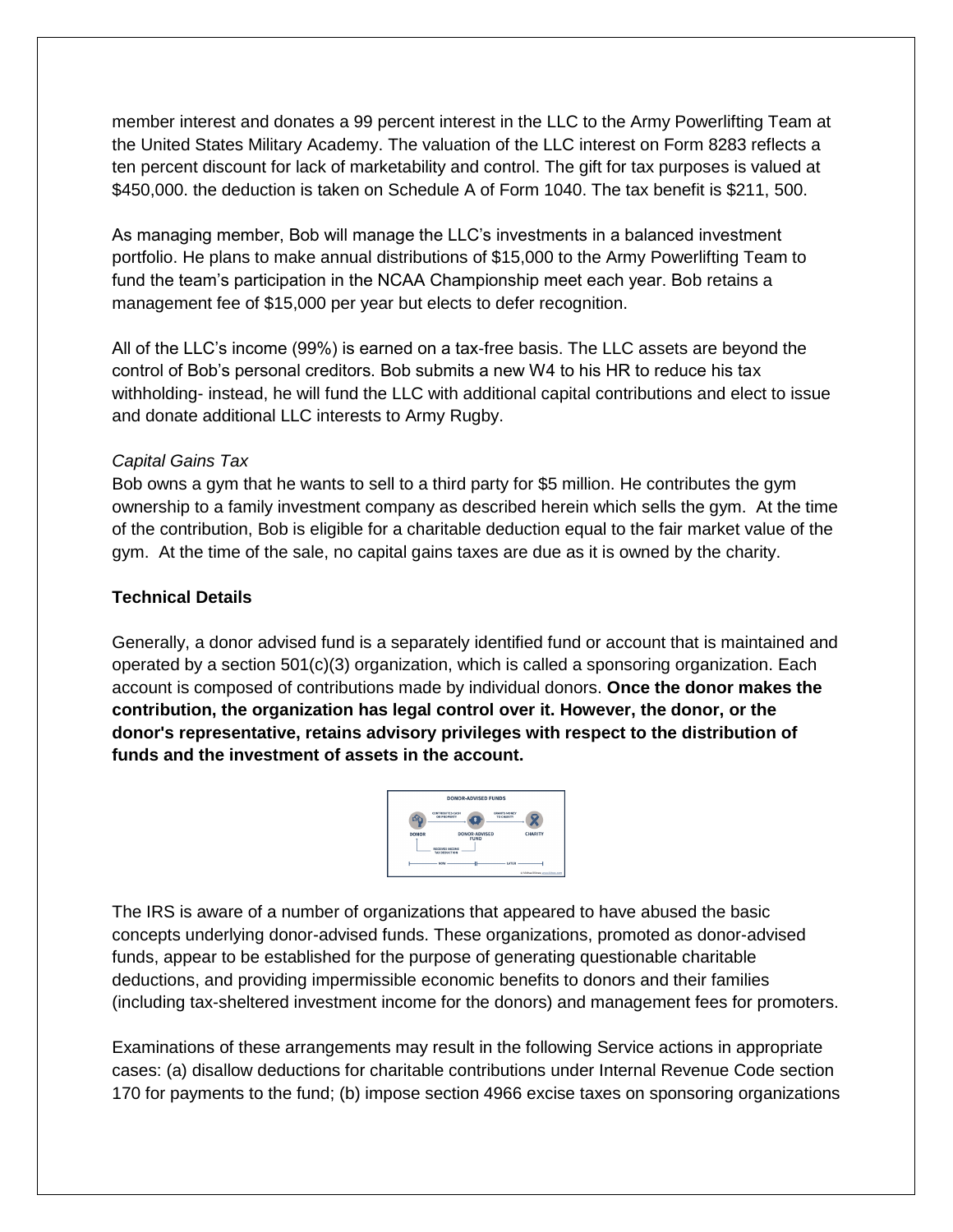and managers of donor-advised funds; (c) impose section 4958 excise taxes on donors or managers of donor advised funds; and/or (d) deny or revoke the charity's 501(c)(3) exemption.

#### *Additional information*

New Requirements for Donor-Advised Funds

Donor-advised funds are subject to new requirements under the Pension Protection Act of 2006. The IRS has issued guidance and new procedures implementing the legislation. New excise taxes may apply to sponsoring organizations and managers of donor-advised funds.

Thus, transactions between sponsoring organizations and fund managers may be subject to intermediate sanctions excise taxes and donor-advised funds may be subject to taxes on excess business holdings.

Donors are provided guidance on how to determine whether a grantee that is a donor-advised fund is a public charity under section 509(a)(1), (2), or (3), in IRS Business Master File information.

Notice 2006-109 provides interim guidance on issues affecting supporting organizations and sponsoring organizations of donor advised funds.

Responding to Congressional direction, Treasury Department reported the results of a study of donor-advised funds and supporting organizations in December 2011.

#### *Taxes on Excess Business Holdings*

Generally, under section 4943 of the Internal Revenue Code, the combined holdings of **a private foundation** and all of its disqualified persons are limited to 20 percent of the voting stock in a business enterprise that is a corporation. The 20 percent limitation also applies to holdings in business enterprises that are partnerships, joint ventures, or other unincorporated enterprises. For a partnership or joint venture, profits interest is substituted for voting stock, and for any other unincorporated enterprise, beneficial interest is substituted for voting stock. A private foundation that has excess business holdings in a business enterprise may become liable for an excise tax based on the amount of the excess holdings.

Initial tax. An excise tax of ten percent of the value of the excess holdings is imposed on the foundation. The tax is imposed on the last day of each tax year that ends during the taxable period

The amount of the excess holdings is determined as of the day during the tax year when the foundation's excess holdings in the business were the greatest.

The initial tax may be abated if the foundation can show that the excess holdings were due to reasonable cause and not to willful neglect, and that the excess holdings were disposed of within the correction period.

For purposes of the taxes under section 4943, certain donor-advised funds and supporting organizations are treated as private foundations.